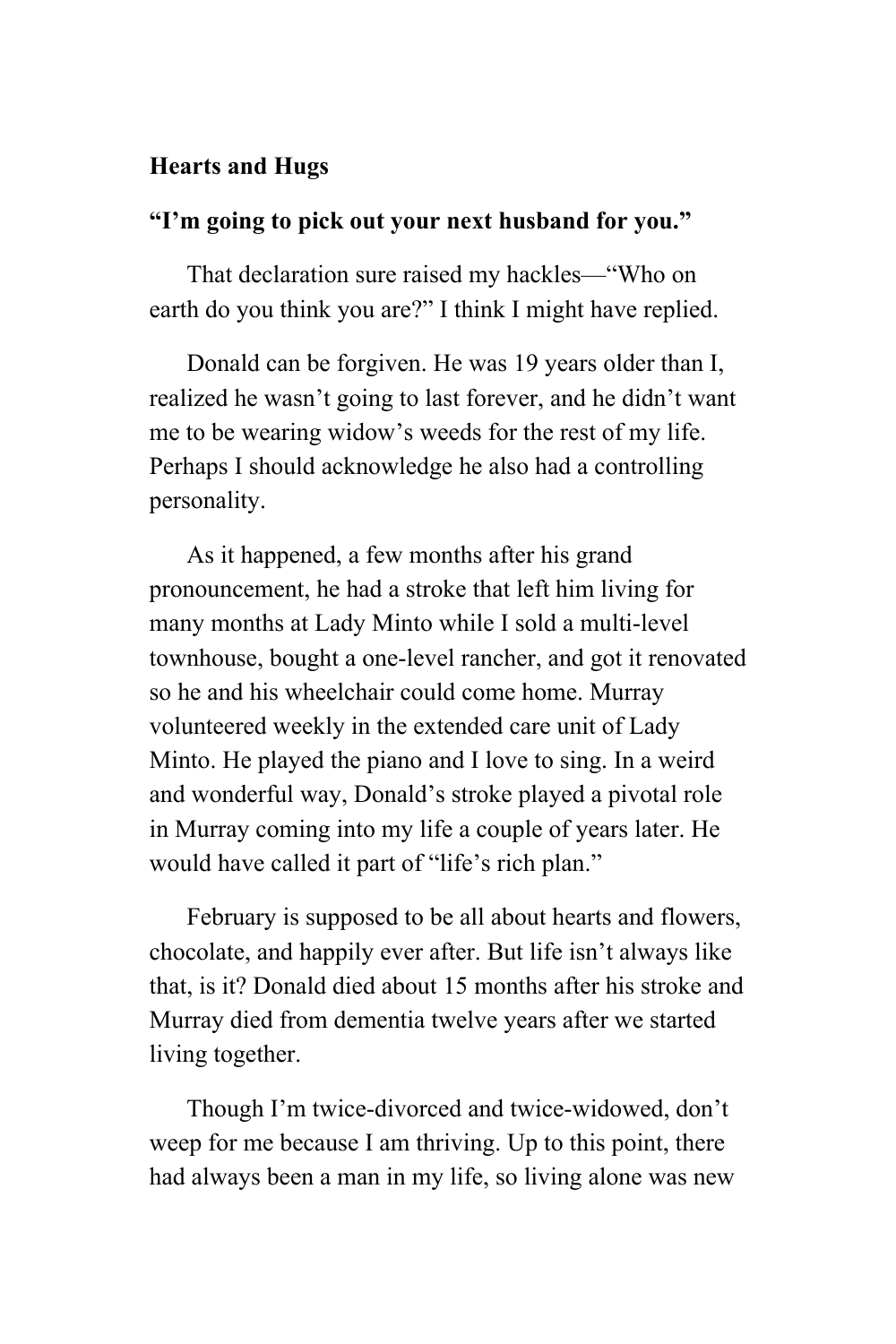for me. But now I wonder where in my active life I would find time for another long-term relationship.

A senior who's been living on his own for a long time told me recently he's just about given up on finding Mr. Right. He is reconciled, though, because he realizes "maintaining a good relationship takes a lot of time" and he's not sure that's how he wants to spend what he has left to him.

Trying to cope with someone else's habits, needs, and demands can be very challenging. Then there's the issue of a whole new set of in-laws who always come along for the ride. Usually, there's one that has more baggage than you want to help carry.

I ought to know. Each of my spouses had some excellent qualities, but I found that mothers-in-law and step-daughters were often more than a handful. Lucky me: Murray's daughter is great. So why would I want to replace her?

It's a good thing I'm well-satisfied with my current status because the chances of my encountering my own Mr. Right for the fifth time around are very poor. Statistics Canada reports that in 2011, 31.5% of women over age 65 live alone whereas only 16% of senior men do. Women tend to stay widowed, but men often remarry. Almost invariably, they choose younger women, and I was one of those younger women three times in my life. If you are also a younger woman, you might have my experience of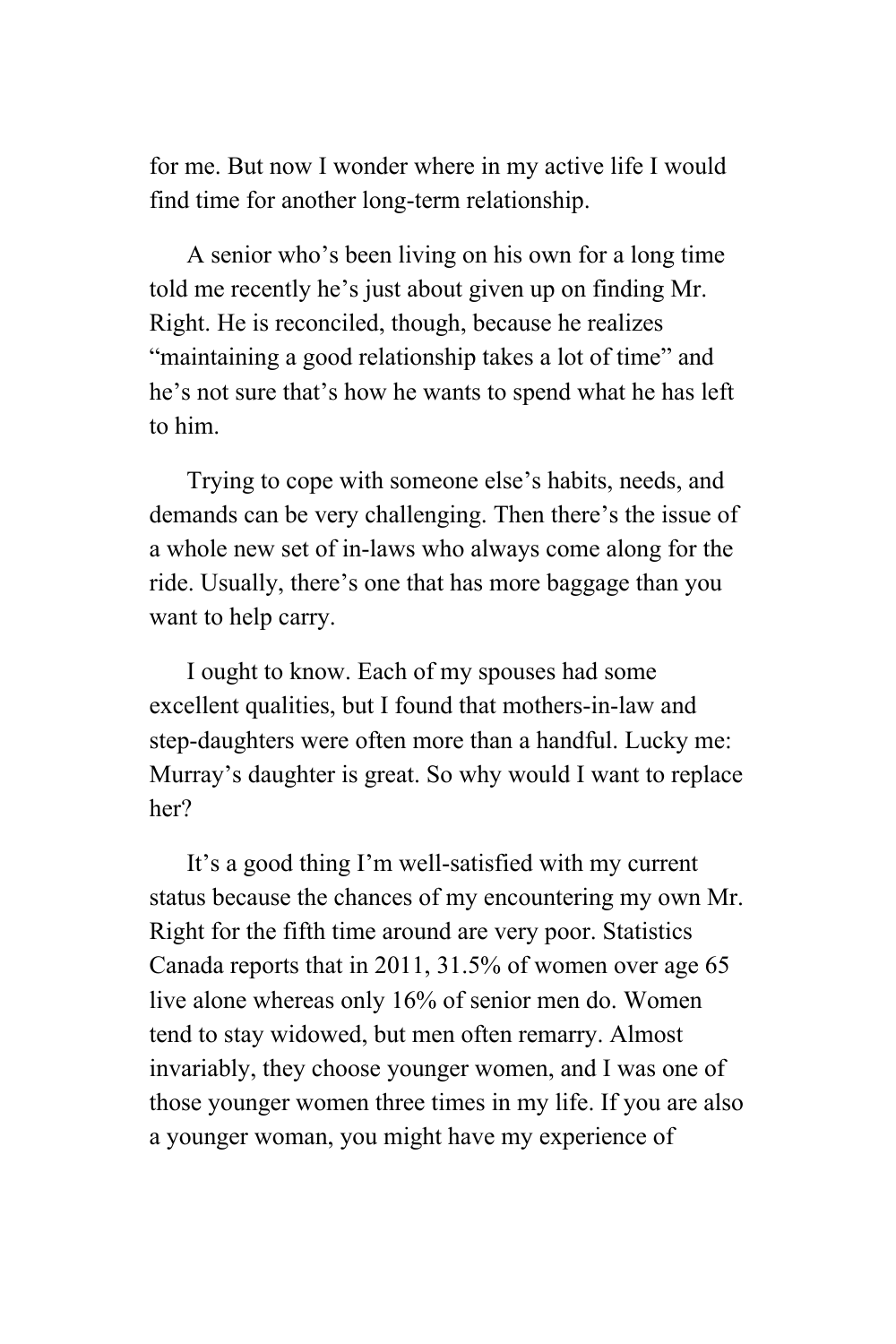becoming a caregiver and then widowed sometime in the future.

So what do we widows do? Aside from being able to handle our finances, and figuring out where we want to live in our old age (not at the end of some lonely road or up on some mountain, I'd like to suggest), we should consider learning how to do the odd jobs we once relied on our husbands to do. Otherwise, we need to hire people to do them for us; letting jobs go undone is not a plan.

Most important to our survival, I'd say, is to hone our natural skill to "tend and befriend." According to Professor Shelley E. Taylor, distinguished research professor of social psychology at the University of California at Los Angeles, the female stress response is to "tend and befriend." The theory has its origins in the observation that those tending young children, the sick, or the elderly, are sufficiently burdened to be unable to fight or flee with success. In evolutionary terms, if women didn't band together and support each other, we didn't survive. Tend and befriend is in our DNA.

And so, we widows (and widows-to-be) need to learn how to give each other a friendly, helping hand. Since it mostly comes naturally, we don't have too much to learn. All we have to do is seek each other out for exercise, walks, coffee, lunch, theatre, and the movies. We can also rely on each other for advice about whom to hire for all those jobs we can't or don't want to do.